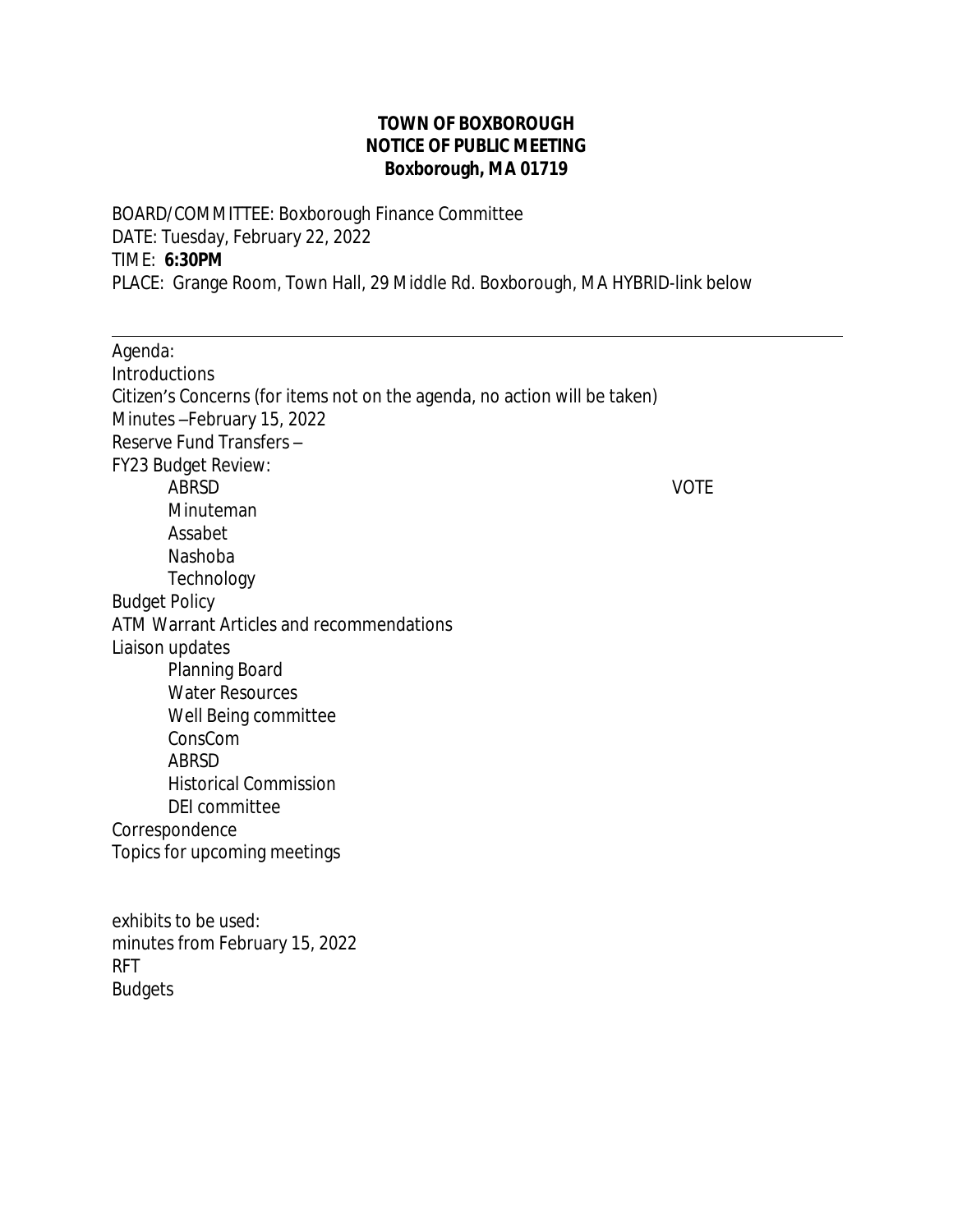| RFT tracker                |             |          |           |          |
|----------------------------|-------------|----------|-----------|----------|
| Item                       | description | Amount   | Start at  | comments |
|                            |             |          | \$150,000 |          |
| HVAC at museum             |             | \$6,700  | \$143,300 |          |
| Acc't Consultant &         |             | \$39,820 | \$103,480 |          |
| Training                   |             |          |           |          |
| <b>T/C Consulting</b>      |             | \$5,000  | \$98,480  |          |
| Hager Well                 |             | \$26,000 | \$72,480  |          |
| Hager Well                 |             | \$3,500  | \$68,698  |          |
| T/C Training               |             | \$10,500 | \$58,480  |          |
| T/C Training               |             | \$15,200 | \$43,280  |          |
| <b>Assessor Consulting</b> |             | \$3,743  | \$39,537  |          |

Next Meetings:

January 4, 2021 - Planning Board, Police Department Budget

January 11, 2021 – DPW Budget, RecCom

January 18, 2021 – ConsCom, Fire Department Budget

January 25, 2021 – Steele Farm, Library Budget, Police, Dispatch, Animal Control February 1, 2022 – Town Hall Budgets

SATURDAY, February 5,2022 – Capital Saturday via Zoom CANCELLED

February 8, 2022 – Unvoted Town Hall Budgets, ABRSD, Minuteman, Assabet, Nashoba February 15, 2022 - Reserve Fund, Legal, FinCom, RecCom – REVOTE, Long Term Debt, Debt Interest, County Retirement, Insurance, Employee Benefits. All budgets not voted below. Capital Plan

February 22,2022 –ABRSD, Minuteman, Assabet, Nashoba, Technology, STM, warrant articles for ATM

The following budgets will be taken up when time allows, unless a committee chair request an appointment:

- 114 Moderator
- 119 Constable
- 176 Zoning Board of Appeals
- 179 AgCom
- 199 Sustainability
- 300 School Committee
- 491 Cemetery
- 505 Animal Inspector
- 511 Board of Health
- 543 Veterans
- 691 Historical Commission
- 692 Public Celebrations
- 699 A-B Cultural Council